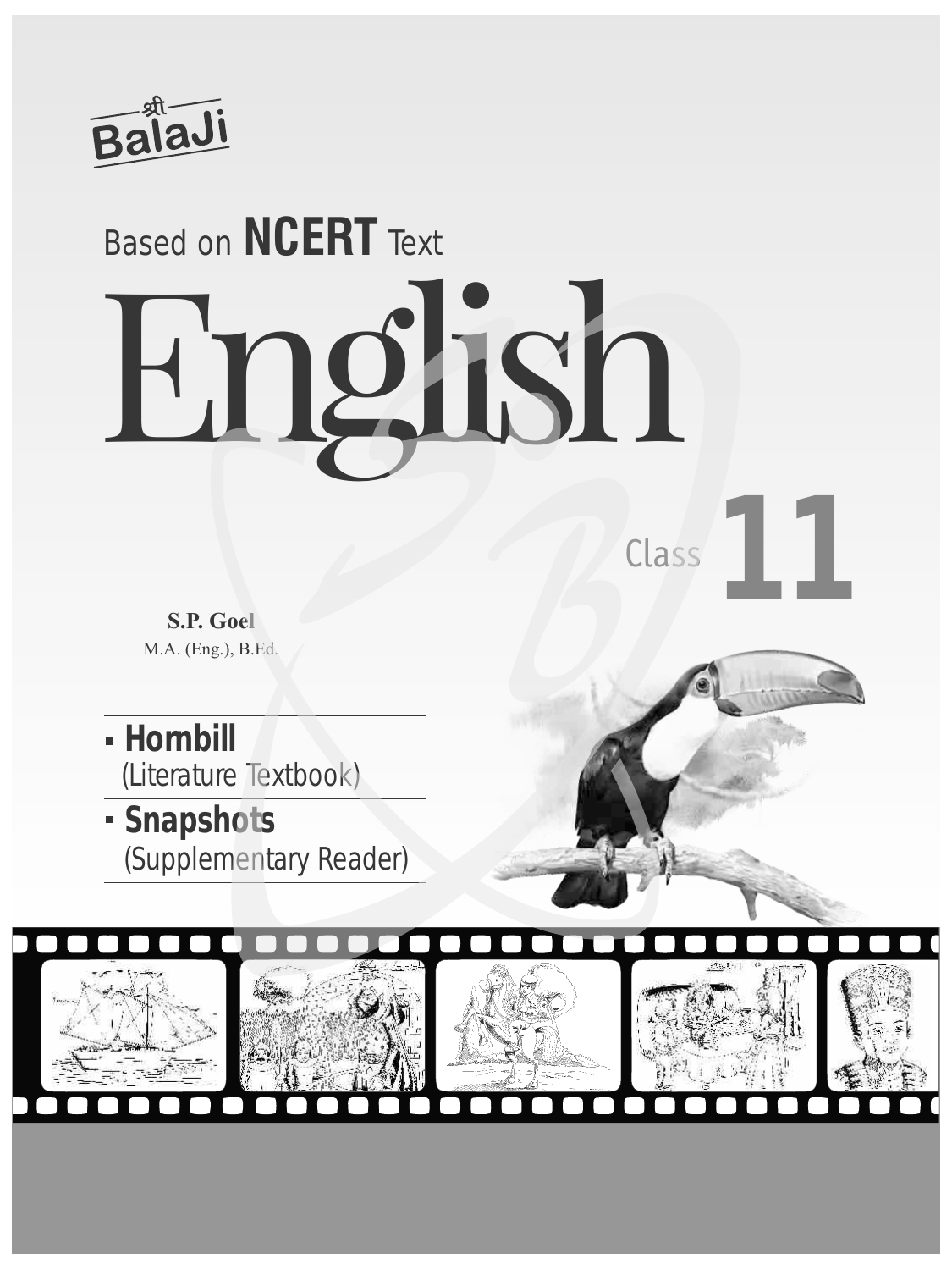## **Contents**

- 1. The Portrait of a Lady *(Khushwant Singh)* **9** A Photograph *(Shirley Toulson)* **28** 28
- 2. ''We're Not Afraid to Die... if We Can All Be Together'' *(Gardon Cook and Alan East)* **34** 3. Discovering Tut : the Saga Continues *(A.R. Williams)* **53** The Laburnum Top *(Ted Hughes)* 4. Landscape of the Soul *(Nathallie Trouveroy)* **77** The Voice of the Rain *(Walt Whitman)* **90** 5. The Ailing Planet : the Green Movement's Role *(Nani Palkhivala)* **96** 6. The Browning Version *(Terence Rattigan)* **114** Childhood *(Markus Natten)* **127** 7. The Adventure *(Jayant Narlikar)* **133** 8. Silk Road *(Nick Middleton)* **157** Father to Son *(Elizabeth Jennings)* **175** 34 53 71 77 90 96

|    | <b>Writing Skills</b>   |     |
|----|-------------------------|-----|
| 1. | Note-making             | 183 |
| 2. | Summarising             | 188 |
| 3. | Sub-titling             | 192 |
| 4. | Essay-Writing           | 197 |
| 5. | Letter-writing          | 205 |
| 6. | <b>Creative Writing</b> | 215 |
|    |                         |     |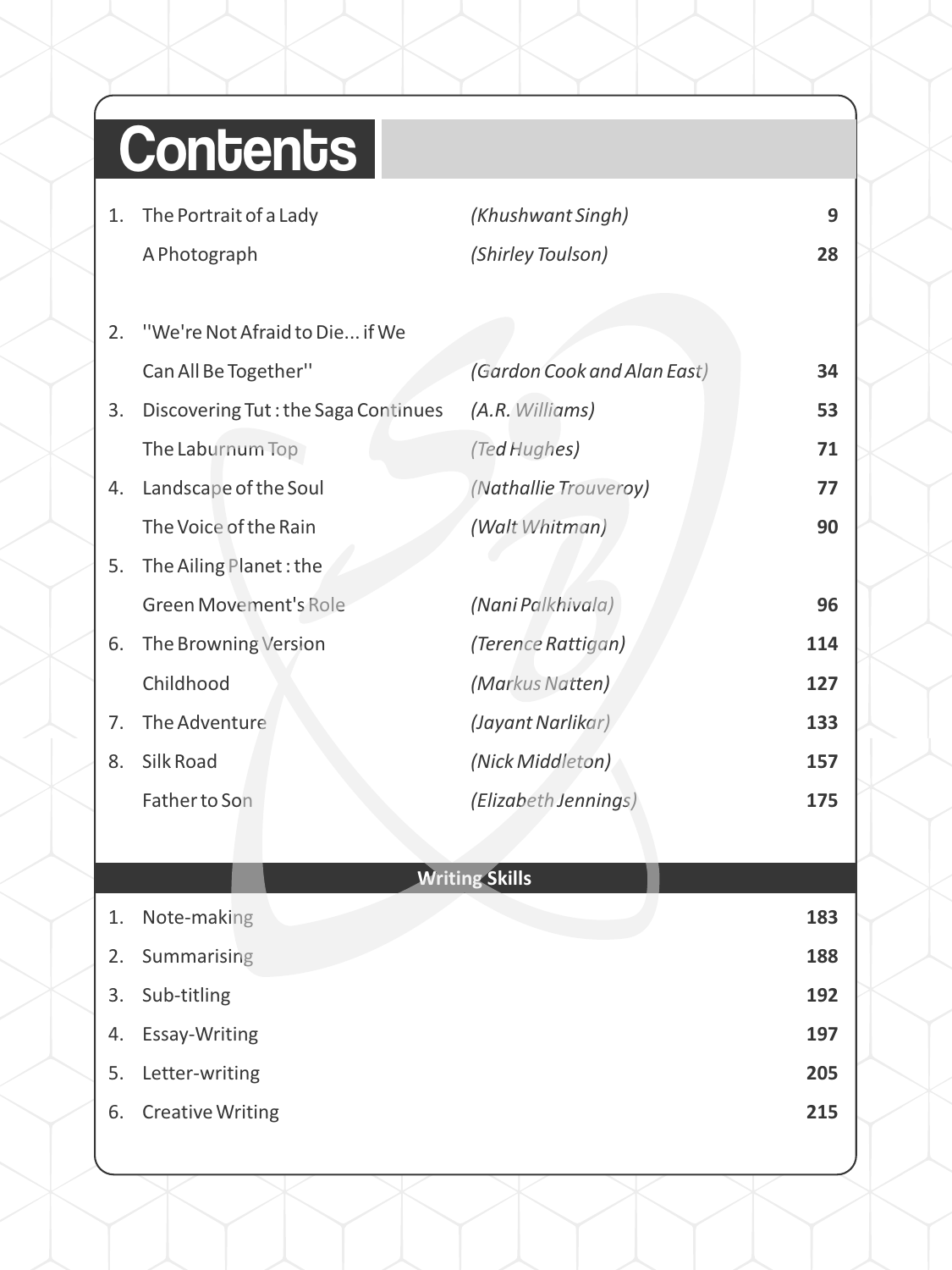## **Snapshots**

| $1_{-}$        | The Summer of the<br><b>Beautiful White Horse</b> | (William Saroyan)          | 221 |
|----------------|---------------------------------------------------|----------------------------|-----|
|                | 2. The Address                                    | (Marga Minco)              | 236 |
| 3.             | Ranga's Marriage                                  | (Masti Venkatesha Lyenger) | 248 |
| 4.             | Albert Einstein at School                         | (Patrick Pringle)          | 263 |
| 5.             | Mother's Day                                      | (J.B. Preistley)           | 276 |
|                | 6. The Ghat of the Only World                     | (Amitav Ghosh)             | 305 |
| 7 <sub>1</sub> | <b>Birth</b>                                      | (A.J. Cronin)              | 321 |
|                | 8. The Tale of Melon City                         | (Vikram Seth)              | 333 |

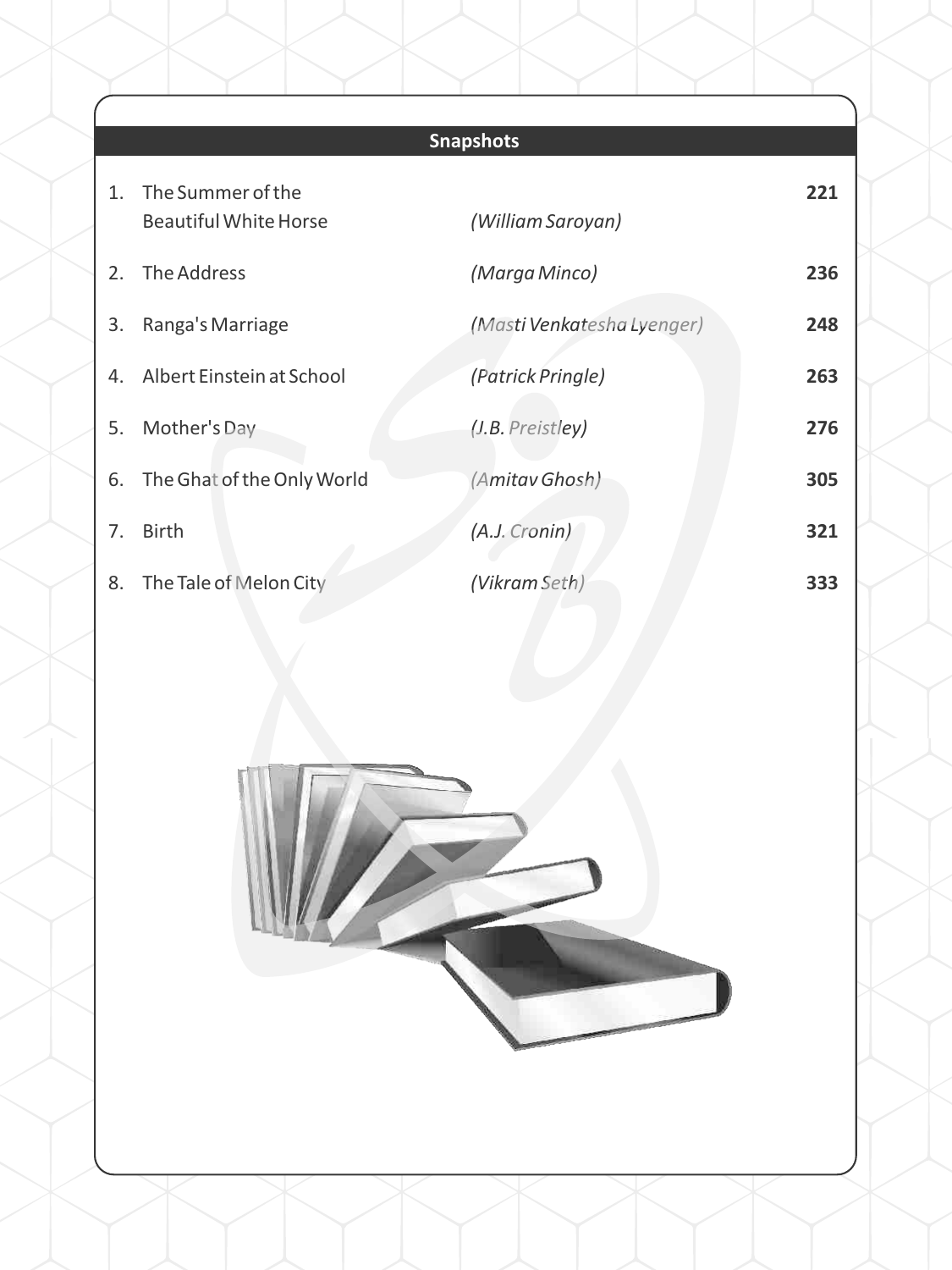

## **Hornbill**